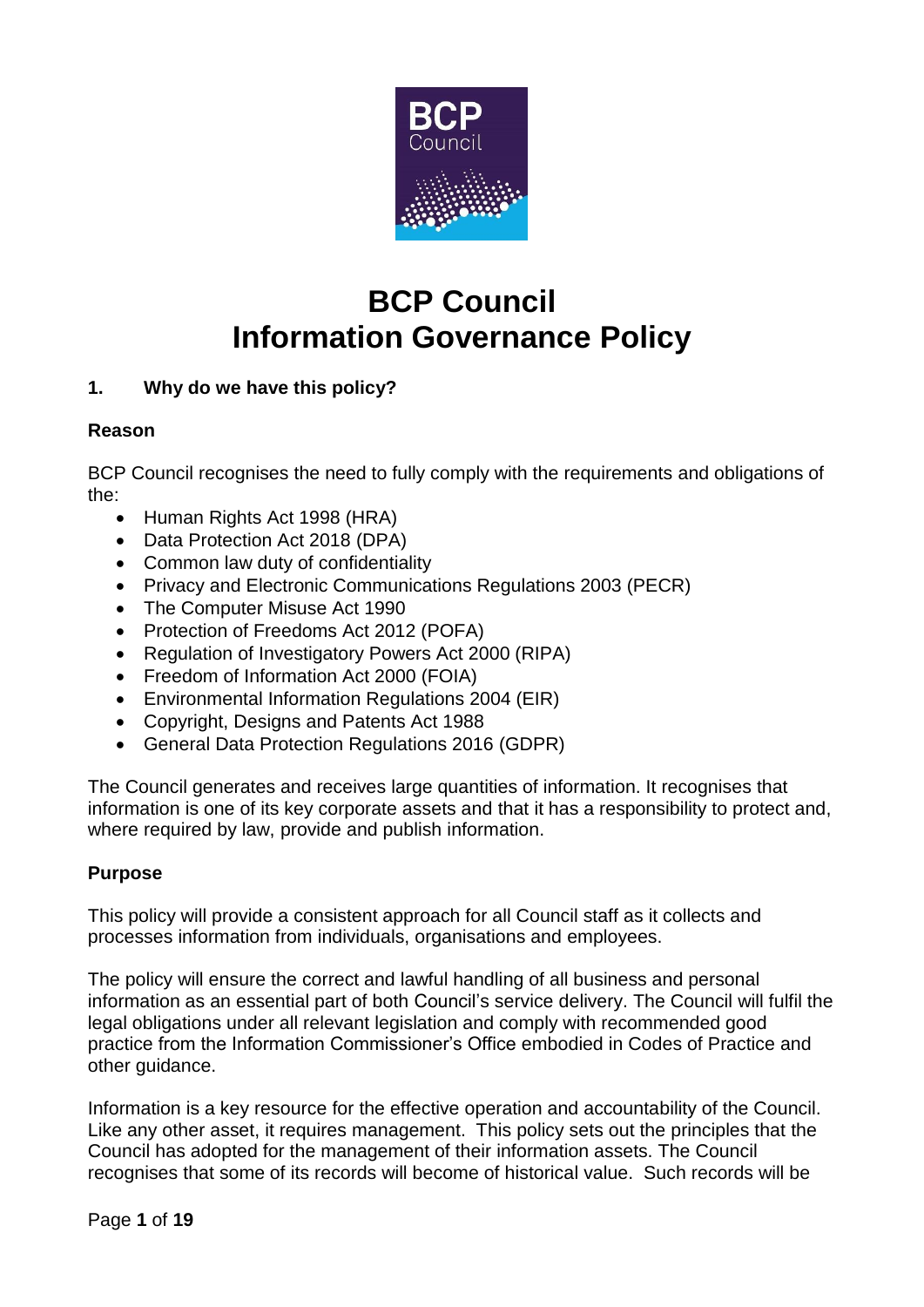transferred to the Dorset Archive Centre, in line with the Joint Archiving Service agreement.

# **2. Who must comply with the policy?**

All staff, contractors and elected members and any other persons engaged in the Councils' service delivery must comply with this policy.

# **3. Who needs to be aware of this policy externally?**

Partner organisations, contractors, consultants and any other persons engaged in Councils' service delivery.

# **4. What is the policy?**

# **Access to business information (under the FOIA/EIRs)**

The Council is committed to an access to business information framework that ensures:

- Business information that should be made publicly available by law is published on the BCP Council website to meet the requirements of the FOIA and the Local Authority Transparency Code 2015
- All requests for information are dealt with within the statutory timescales and where any delays are anticipated applicants are regularly kept informed of progress
- Advice and assistance is offered to help any enquirer frame their request so that they receive the information they require
- Requests are assessed to ensure the confidentiality of personal or commercially sensitive data is not breached, disclosure is in the public interest and provision of the information is not prejudicial to the provision of essential Council services
- Information is withheld if legitimate exemptions apply and the application of the exemptions are adequately explained
- All enquirers are advised of their rights to question the information received and know what has not been provided and why
- Prior to deeming requests vexatious or manifestly unreasonable, all previous requests and relevant history of the requestor's complaint communications with the Council will be considered. The advice of the IG Team must be sought prior to deeming a request vexatious or manifestly unreasonable
- All enquirers will be advised of their right to request an internal review via the Councils' complaints procedure if they are dissatisfied with a response to a request and of their right to refer the case to the Information Commissioner if they are dissatisfied with the outcome of an internal review
- All requests will be monitored and performance indicators made available to demonstrate compliance with the legislation
- All staff will be provided with suitable awareness training and guidance, so that they recognise and know what to do if they receive a request for information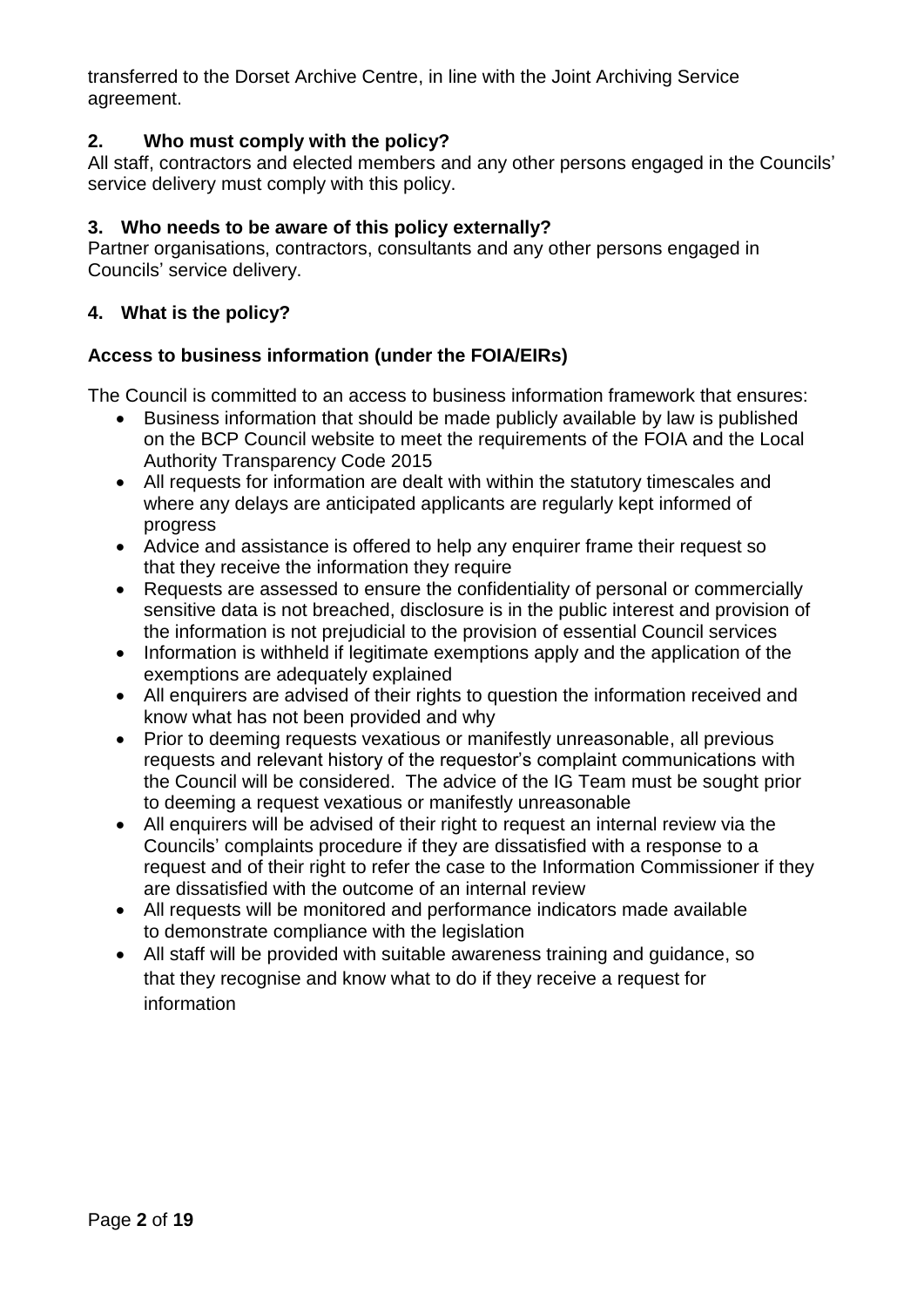# **Looking after personal data**

The Council will comply with the Human Rights Act, the principles of the Data Protection Act 2018 (DPA), General Data Protection Regulations 2016 (GDPR) and the common law duty of confidentiality (see Appendix A). They are committed to a framework that ensures personal data is:

# **Used fairly, lawfully & in a transparent manner**

- The Council will only hold personal information where it is justified to do so
- The Council will ensure that it has privacy notices that adequately explain the purpose for obtaining, using and sharing information. Wherever possible such notices will be published on the Council's website
- The Council will seek consent to process only where necessary and will consider alternative lawful basis before using consent
- Where consent is not required the Council will ensure that it has a robust lawful basis to process personal data and that it meets a condition, or conditions for processing

# **Used for specified, explicit & legitimate purpose**

- BCP Council is Data Controller for its data. Personal data held by the Council can be used as permitted by law and in accordance with the privacy notices
- All access to the Council's data will be on a "need to know" basis and appropriate security and access controls will be in place so only staff that need access to the personal data will be permitted access to it
- Sufficient management checks and audit checks will be in place to ensure personal information is not processed in a manner that is not compatible

# **Adequate, relevant & necessary**

• The Council will only hold the minimum personal information necessary to enable it to perform its functions

# **Accurate & up to date**

- The Council will endeavour to ensure information it holds is accurate and up to date
- The Council will ask individuals to keep them informed when a change of circumstances leads to a requirement to update information
- The Council will periodically assess information for accuracy and relevance

# **Not kept longer for than necessary**

- The Council will dispose of information when it is no longer needed for the purpose, or purposes for which it was obtained
- To meet this requirement Service Units will develop and maintain retention and disposal schedules for their service delivery areas, taking into consideration any statutory requirements
- Personal information will be anonymised, pseudonymised or not kept in a form which identifies the data subject, for longer than is necessary

# **Held and processed securely**

- The Council will ensure it has systems in place to keep information secure
- All persons subject to this policy must refer to the Information Security Policy for the **Council**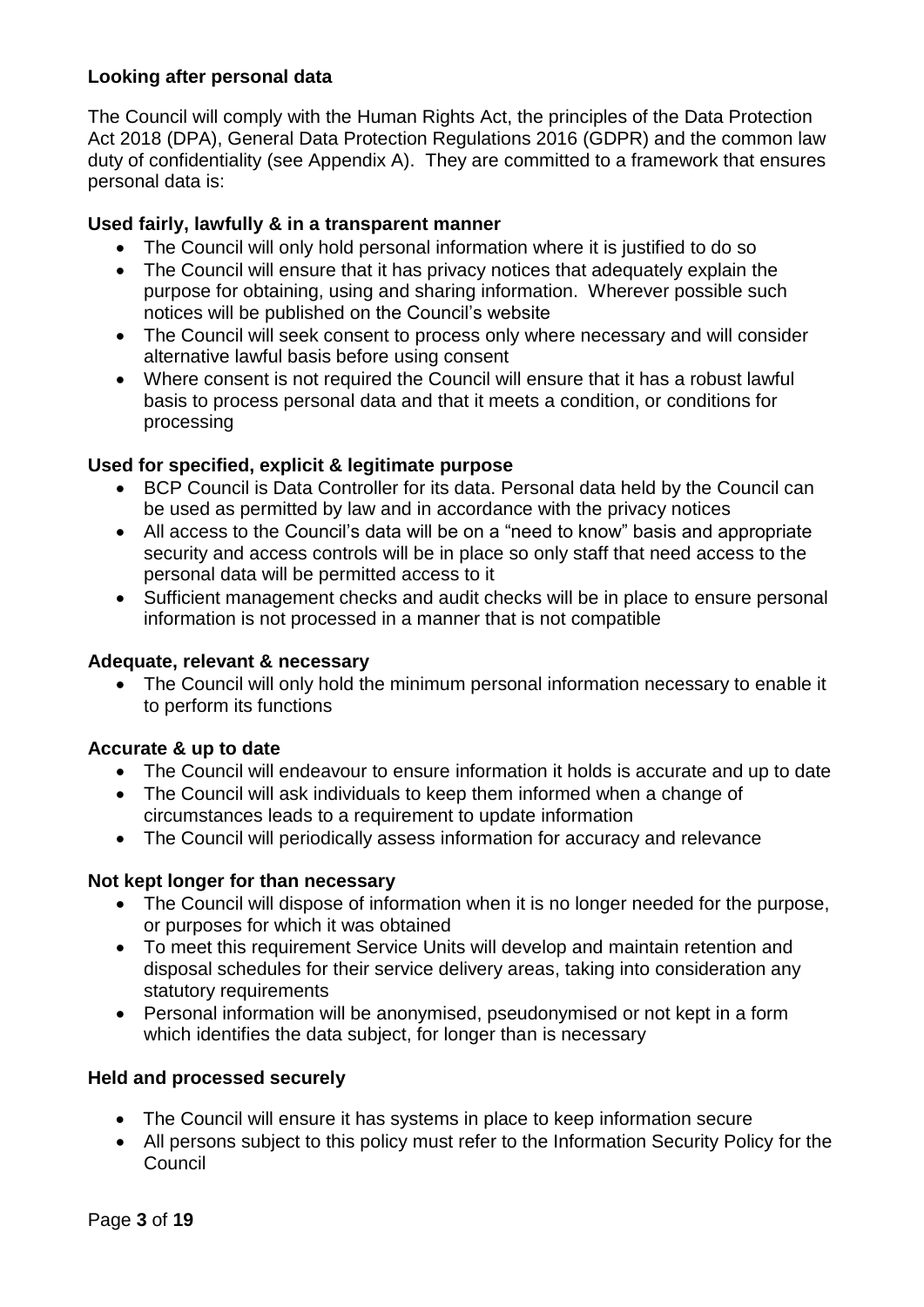# **Registration/notification to Information Commissioner**

The Council will ensure annual registration fee will be paid to the Information Commissioner's Office (ICO). The Council shall maintain an Information Asset Register for every area of service delivery, detailing the Council's data processing, data sharing and retention. These registers will be available to the Information Commissioner on request.

#### **Special category personal data**

- The Council will ensure that it adheres to the additional requirements to protect and secure special category personal data, as defined by the DPA 2018 which includes the GDPR
- Special category personal data will normally only be disclosed to third parties with the consent of the data subject
- The Council will ensure that where consent is not required it will still endeavour to be "fair" and to advise the data subject about disclosure, unless this would prejudice the purpose of the disclosure
- The Council will ensure that where special category personal data is disclosed without consent, that it is permitted and justified by law to do so. This decision will be made at senior management level with advice sought from the Head of Information Governance or Principal Information Governance Officer
- The reasons for disclosure will be recorded

# **Rights for data subjects**

# **Used and provided in accordance with the rights of individuals**

The Council will recognise the rights given to individuals under the DPA, including the absolute right to access information (subject access), the right to have inaccurate information corrected or erased, and the right to entitlement to compensation should any damage be suffered as a result of any breach of the Data Protection Act 2018 and GDPR principles

# **Access by individuals to their personal data**

- All requests by individuals to access their personal data (subject access request - SAR) must be sent to the Information Governance Team
- The Council procedure for dealing with subject access requests will meet the legal requirements of the Data Protection Act 2018 and the Information Commissioner's Office (ICO) Code of Practice
- The Council will provide a subject access request form on the Council's website to assist with requests
- All requests will be logged, tracked and monitored. Requests will be directed to relevant Service Unit Information Asset Advisor to process
- In accordance with the ICO Code of Practice, the Council will only ask for identification if the request cannot be validated from existing data it holds
- The Council will endeavour to respond to all requests within the statutory time limit of 30 calendar days. Where deadlines cannot be met, individuals will be kept informed
- The Council will endeavour to assist customers who make a verbal request to put the request in writing
- Exemptions to the right of access under the DPA will be applied fairly and consistently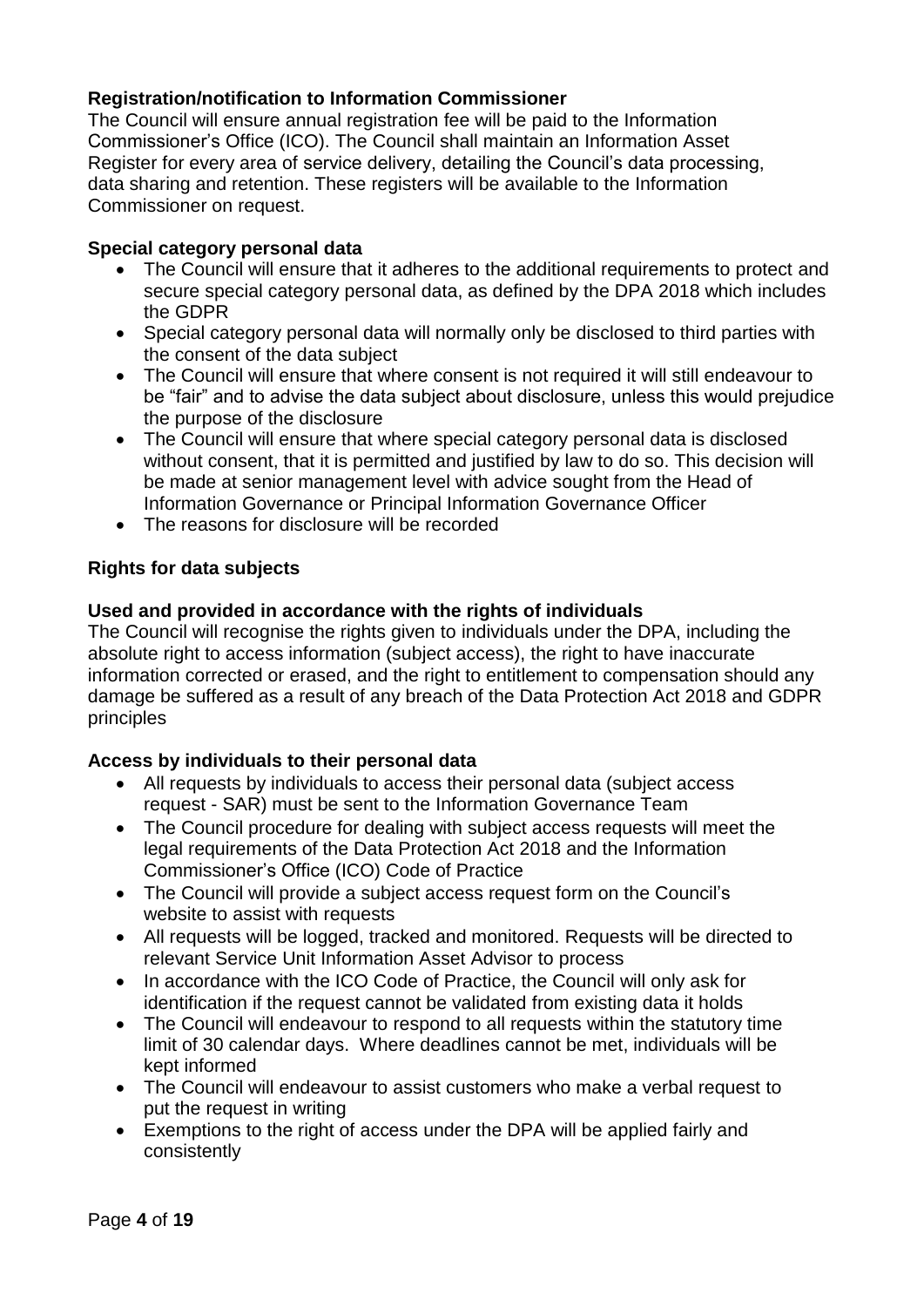- If an exemption is considered to apply, the decision not to disclose information must be subject to advice from the Information Governance Team, in consultation with the Service Unit, and the reasons for non-disclosure documented
- In considering whether to disclose information, the Council will take care not to reveal the identity of other third party individuals. Any information supplied by a third party deemed to be provided in confidence will not usually be disclosed without first seeking permission from the source

# **Provision of unstructured personal data**

- "Unstructured personal data" means any personal data which relates to an individual but is not referenced or structured to that individual
- If the cost for the provision of unstructured data will exceed the fee limit prescribed in the FOIA & Data Protection (Appropriate Limit & Fees) Regulations 2004 the Council can refuse the request. The current fee limit is £450, which equates to 18 hours officer time.

# **Requests made on behalf of children**

- A request for information may be made by a parent, guardian or other responsible adult authorised to act on behalf of a child
- Persons acting on behalf of a child may be required to verify that they have parental responsibility or the consent of the child (where the child is old enough to provide consent)
- Information will not be disclosed to a third party where to do so would clearly not be in the child's best interests. This includes information requested on the child's behalf by a parent or person with parental responsibility. The decision to withhold information will be made by the relevant senior manager, in consultation with the Information Governance Team. Reasons for nondisclosure will be documented

# **Requests made by children**

- Any child may be allowed to see their own records unless it is obvious that they do not understand the implications and potential consequences of doing so. The Council will apply the Gillick Competency and Fraser Guidelines.
- Information will not be disclosed to a child, where this is likely to cause serious harm to their physical or mental health. The decision to withhold information will be made by the relevant senior manager, in consultation with the Information Governance Team. Reasons for non- disclosure will be documented

# **Right to be informed**

The Council will publish a corporate Privacy Notice and specific Privacy Notices for Council services detailing processing conditions, data sharing and retention periods. Individuals will can enquire about the specific use of their data with each area of service delivery and they can write to the Council's Data Protection Officer regarding the application of the law and the Councils' Policy.

# **Right to rectification**

The Council will consider and respond to any requests from data subjects to have their personal information amended within one month. If a request is refused, or part refused, reasons will be documented. The decision in regard to a request will be made by a senior member of staff in the relevant Service Unit, in consultation with the IG Team. Decisions will be documented by the relevant Service Unit.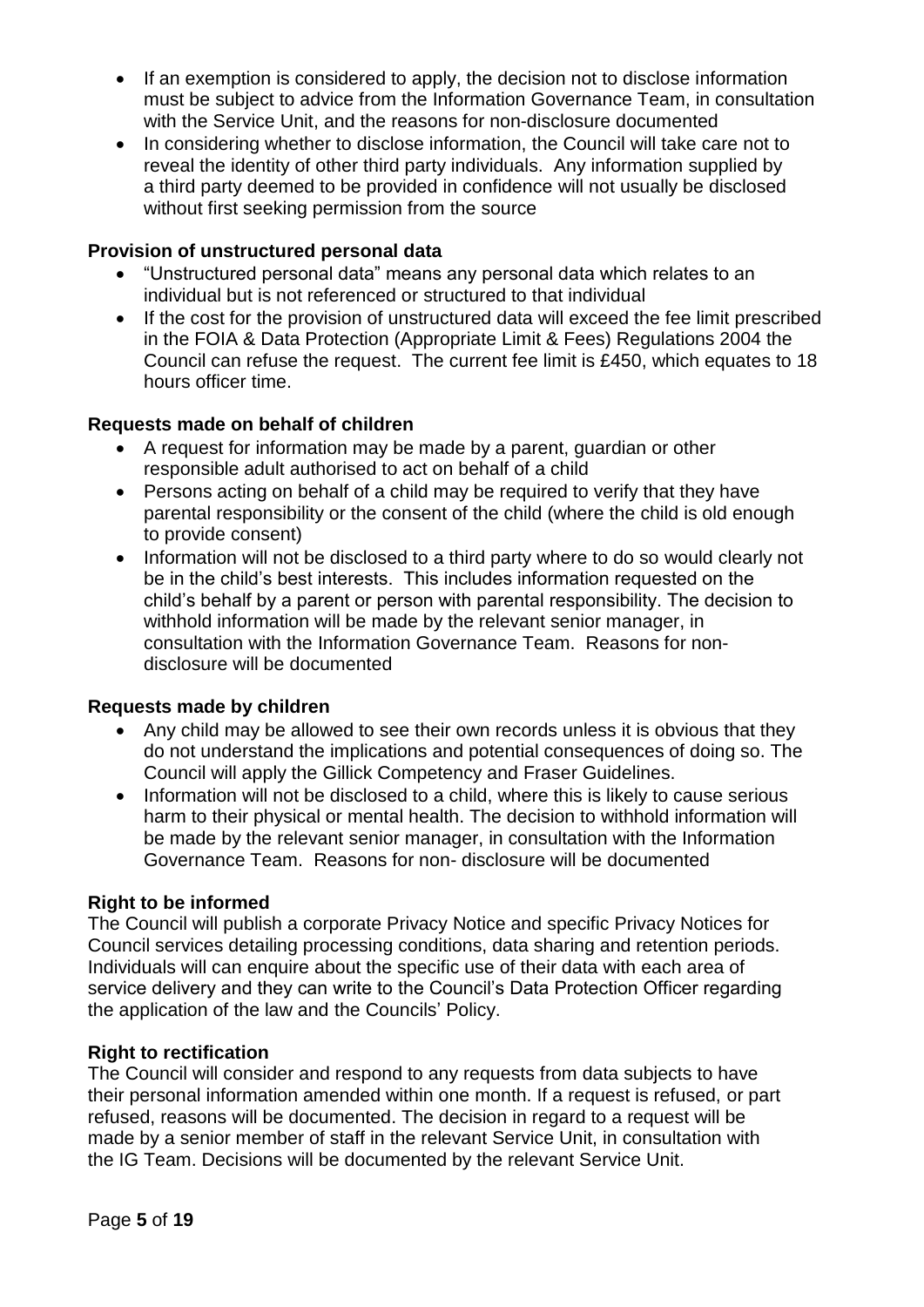# **Right to erasure/right to be forgotten**

The Council will consider and respond to any requests from data subjects to have their personal information erased within one month from receipt. If a request is refused, or part refused, reasons will be documented. The decision in regard to a request will be made by a senior member of staff in the relevant Service Unit, in consultation with the IG Team. Decisions will be documented by the relevant Service Unit.

# **Right to restrict processing**

The Council will consider and respond to any requests for the restriction or suppression of their personal information by the data subject within one month. If a request is refused, or part refused, reasons will be documented. The decision in regard to a request will be made by a senior member of staff in the relevant Service Unit, in consultation with the IG Team. Decisions will be documented by the relevant Service Unit.

# **Right to data portability**

The Council will respond to any requests for information to be supplied to the data subject or supplied to an organisation nominated by the data subject within one month. The Council will ensure information can be moved, copied or transferred in a safe and secure way.

# **Right to object**

The Council will consider and respond to any requests to object to the processing of personal information by the data subject within one month. The Council will comply with the law and best practice advised by the Information Commissioners Office for processing personal information for the purposes of direct marketing. If the request is refused or part refused, reasons will be documented.

# **Other Rights of the Individual**

- This policy shall not affect or in any way compromise an individual's rights under the Human Rights Act 1998 (HRA)
- An individual's right to privacy is protected under the Freedom of Information Act by virtue of exemption. Personal data will not be disclosed as part of an FOI request if to do so would breach any of the principles of the DPA

# **CCTV Requests**

- Requests for CCTV footage should be submitted in writing and sent to the CCTV Manager or the Information Governance Team
- Where a commercial company or organisation (e.g. solicitor, insurer, housing association) is acting on behalf of a requester, the Council will charge a nonrefundable fee of £75

**Disclosure of personal data without consent and/or knowledge of data subjects**  The Council is legally permitted to disclose personal data without the consent and/or knowledge of data subjects under certain circumstances. These reasons are defined as exemptions under the DPA. It will apply exemptions fairly and consistently in accordance with the Act. Exemptions will be carefully considered on a case by case basis.

• By Order of the Court (a Court Order), or for the purposes of legal proceedings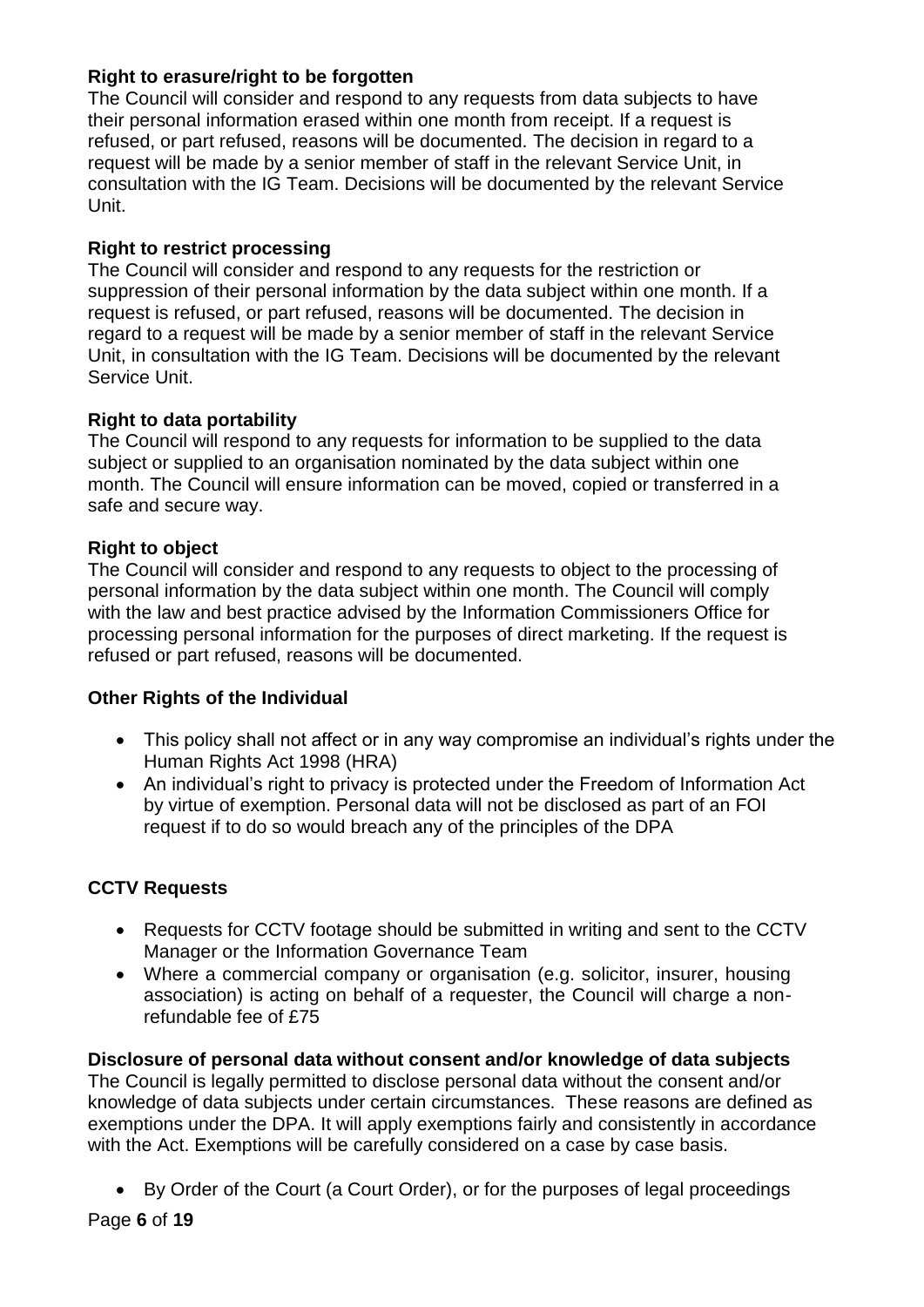- Where the purpose of disclosure is to enable the Council to assess or collect any tax or duty or any imposition of a similar nature
- Where the purpose of disclosure is to prevent or detect a crime, apprehend or prosecute offenders
- Where the purpose is to protect any person who is at risk of serious harm
- Where there is an obligation by law to disclose information, for example a statutory request by another public sector body with enforcement powers. Statutory agencies include the HMRC, Asylum & Immigration, HM Customs & Excise, etc.
- Where information is required for research purposes, providing such data is general and does not cause damage or distress to the data subject
- Where disclosure is to safeguard national security
- Where the purpose of disclosure is to enable elected members to fulfil their Council functions, for example where the Councillor is a member of a specific committee, or when acting in their ward capacity on behalf of a constituent

# **Disclosure requests from third party agencies**

- All requests for information from public bodies or other third party agencies must be in writing, other than where immediate action is required by public bodies to meet urgent requests. Such requests must be followed up in writing as soon as possible
- Other third party agencies (not public bodies) include members of a data subject's family, legal representatives of a data subject, a data subject's employer and any organisations acting on behalf of an individual such as the Citizen's Advice or a Housing Association
- Where a public sector body or other third party agency seeks to rely on a legal authority (legislation) for disclosure, they must provide sufficient detail to explain how the legal authority applies to the request
- Personal data will not usually be disclosed to other third party agencies without the written consent of the data subject (authority to disclose document)
- In accordance with the Data Protection Act, a 30 day time limit will be applied to requests for data from other third party agencies, including the requirement to inform of any decision to withhold information and the reasons for doing so. This decision will be taken by a senior member of staff and the reasons for not disclosing documented and made clear to the other third party agency
- Information will be not be disclosed where this is likely to cause serious harm to a vulnerable child or adult's physical or mental health. In all requests for access, the interests of the subject, particularly in the case of a vulnerable child or adult must be paramount and the duty of the Council to protect vulnerable children and adults from potential harm of primary importance

# **Disclosure requests for the purposes of crime prevention (DPA & GDPR)**

- Requests will usually be from the police, but may be received from other public sector regulatory bodies
- Requests should be submitted in writing
- Requests for information should be directed to the appropriate Information Asset Advisor or the Information Governance Team
- Police officers should submit requests in writing, countersigned by their superior officer and using documentation relevant to their Police Force. Dorset Police use form A232
- Council officers must seek the immediate advice of the IG Team if they are in any doubt about disclosing information in response to an urgent, verbal request under DPA 2018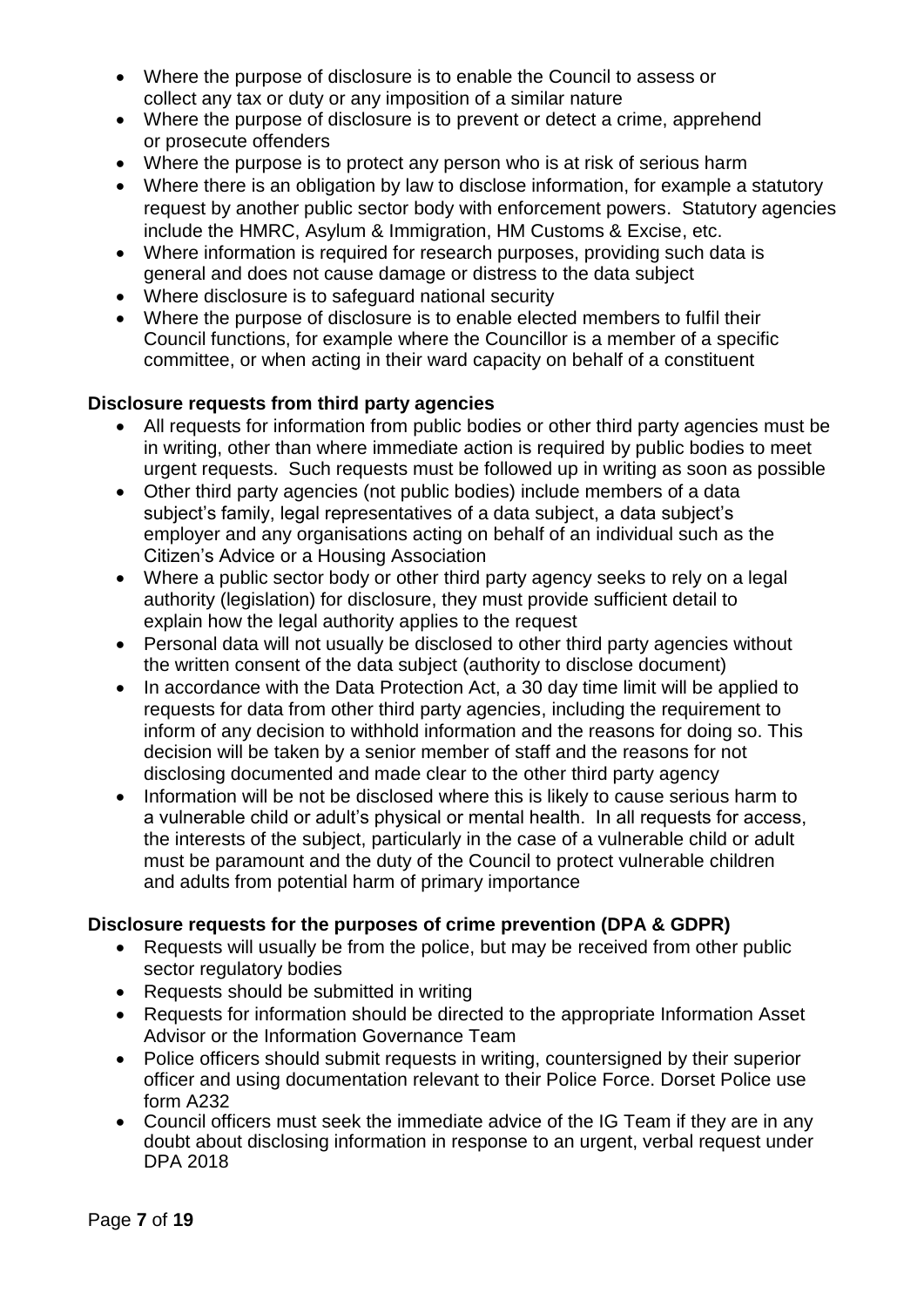# **Disclosure requests for the purposes of legal proceedings (DPA & GDPR)**

- Requests under DPA/GDPR should be submitted in writing or where applicable, with a copy of the relevant Court Order
- Requests for information under DPA/GDPR should be directed initially to the Information Governance Team
- Where a commercial company is acting on behalf of a requester, the Council will charge a non-refundable administration fee of £75 per DPA/GDPR request

# **Use of personal data for marketing purposes**

- The Council will comply with the Privacy and Electronic Communications Regulations (PECR).
- Personal data collected by the Council will only be used for marketing purposes where customers have been told this will happen via a privacy notice (PN) and customers have consented to receive such information.
- All emails sent to customers for marketing purposes will include a 'how to opt-out' message.
- Databases used by BCP Council for marketing purposes will be 'cleansed' at least every two years to determine whether customers still wish to receive information and to verify the accuracy of the data.

# **Privacy Impact Assessments (PIA)**

• The Council will, where applicable, undertake PIAs within its policy development and project management frameworks in order to ensure that the potential impact of any new developments on the privacy of individuals has been effectively considered and risk assessed

# **Ensuring Data is transferred appropriately**

- The Council operates its own website which are accessible by countries outside the European Union (EU) and which involves the transferring of data on an international basis. The website provides structured information about BCP Council, their staff and the services provided. Where personal data regarding individuals is published on the website, written consent from data subjects must be obtained prior to any personal details being published
- The Council may need to transfer data to another country. If this situation arises, the necessary enquiries will be made as to whether the transferee country has adequate data protection. If not, information will not be transferred unless there is a legal obligation to do so. However, data can be transferred to any country, even if outside the EU, if the data subject has given his/her consent

# **Information sharing with partner agencies**

- The Council recognises that information sharing helps to improve service delivery and protect vulnerable members of the community, both adults and children. It is also essential to facilitate the delivery of services within the partnership frameworks that are developing and will continue to develop within the foreseeable future.
- The Council will ensure that information sharing is conducted within a robust framework, based on the Dorset Information Sharing Charter (DISC) and Personal Information Sharing Agreements (PISAs).
- The Council will share information fairly and lawfully and will respect the rights of individuals in line with information rights legislation, the DISC and supporting PISAs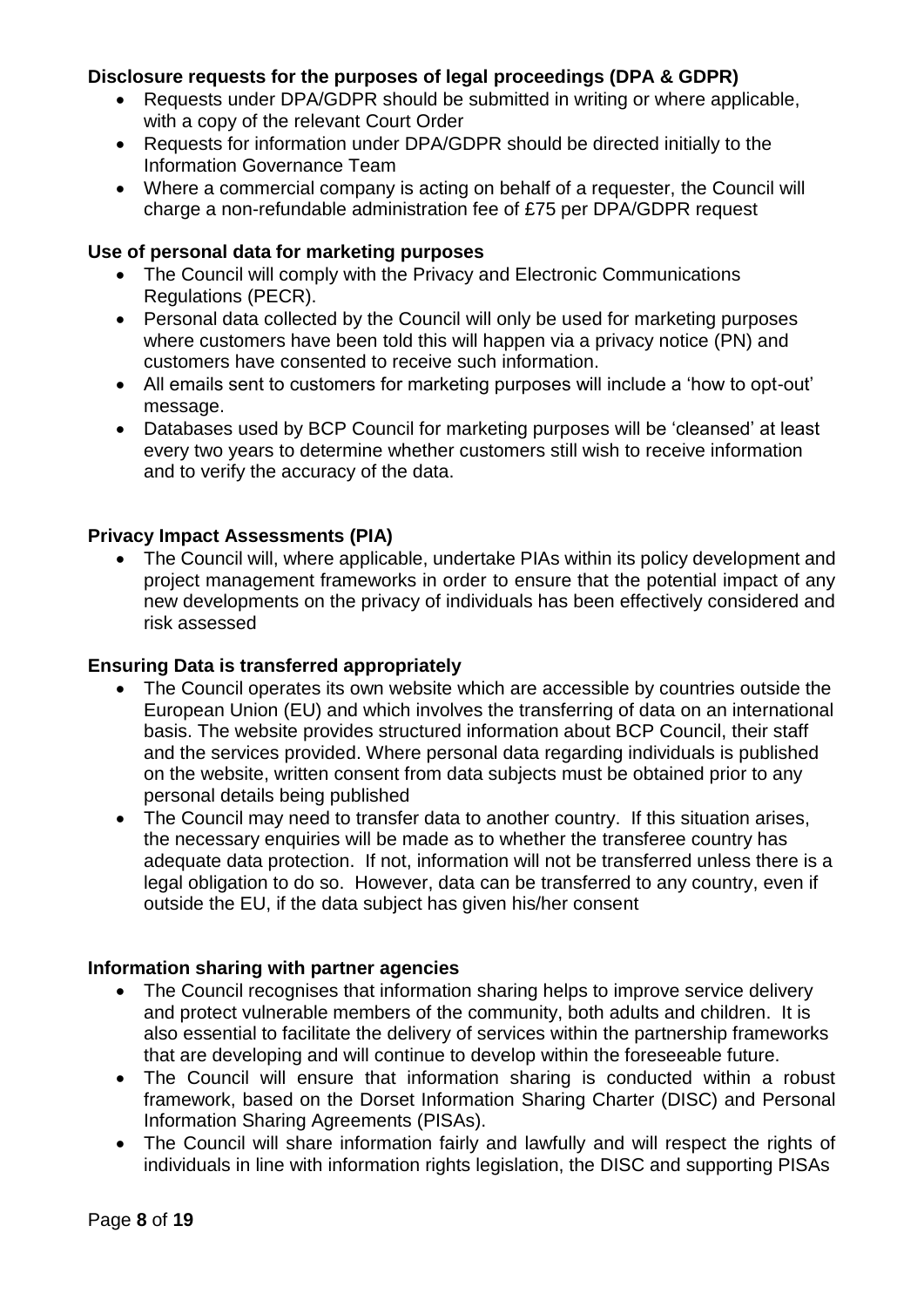• The IG Team will maintain a Register of Information Sharing protocols. Regular review of protocols will be effected by the team and/or responsible lead managers in order to ascertain their continuing validity.

# **Caldicott Guardian**

- The Council will apply the Caldicott principles and processes, which provide a framework of quality standards for the management of personal and/or confidential information within Health and Social Care services
- The Council will publish the names of its Caldicott Guardian(s) on the Council website
- The Caldicott Guardian will be informed of any information security breaches or incidents involving social care information and will in consultation with the Head of Information Governance agree any remedial action required to mitigate risks

# **Information security**

- Personal data and/or confidential data will be handled in accordance with the Council's Information Security policy
- Employees working from home with access to manual or electronic data are responsible for ensuring the safety and security of such data in accordance with the Council's Information Security policy
- Any information security incident or breach must be reported immediately to the responsible manager and the Information Governance Team

# **Information/records management**

Good information management is vital to ensure the effective and efficient operation of the Council's services. The Council recognises the value of its information assets and will ensure that these assets are managed effectively, in accordance with the following principles. These reflect the legislation and professional standards and principles attached at Appendix B.

The Information Governance Team and Strategic IT will provide advice and guidance to all Service Units regarding management of their information and records in accordance with legal requirements and good practice guidelines.

- All information has a defined owner(s). It will be the responsibility of Service Directors in their capacity as Information Asset Owners to manage, protect and make it available to others. Information Asset Owners will appoint Information Asset Managers to assist them with their responsibilities.
- Service Units will maintain an Information Asset Register.
- Sufficient, accurate and timely information will be available to the business processes that require it.
- Information will be made available unless there is a compelling reason not to do so, recognising all the relevant legislative and regulatory requirements. This applies to both internal and external users of information. Efforts will be made to present and organise information to maximise its availability and usefulness.
- The storage and organisation of information will promote its sharing, thereby minimising duplication of effort and the cost of its retrieval, as well as contributing to improved decision making.
- The protection of all information assets will be undertaken in accordance with Council's Information Security Policy.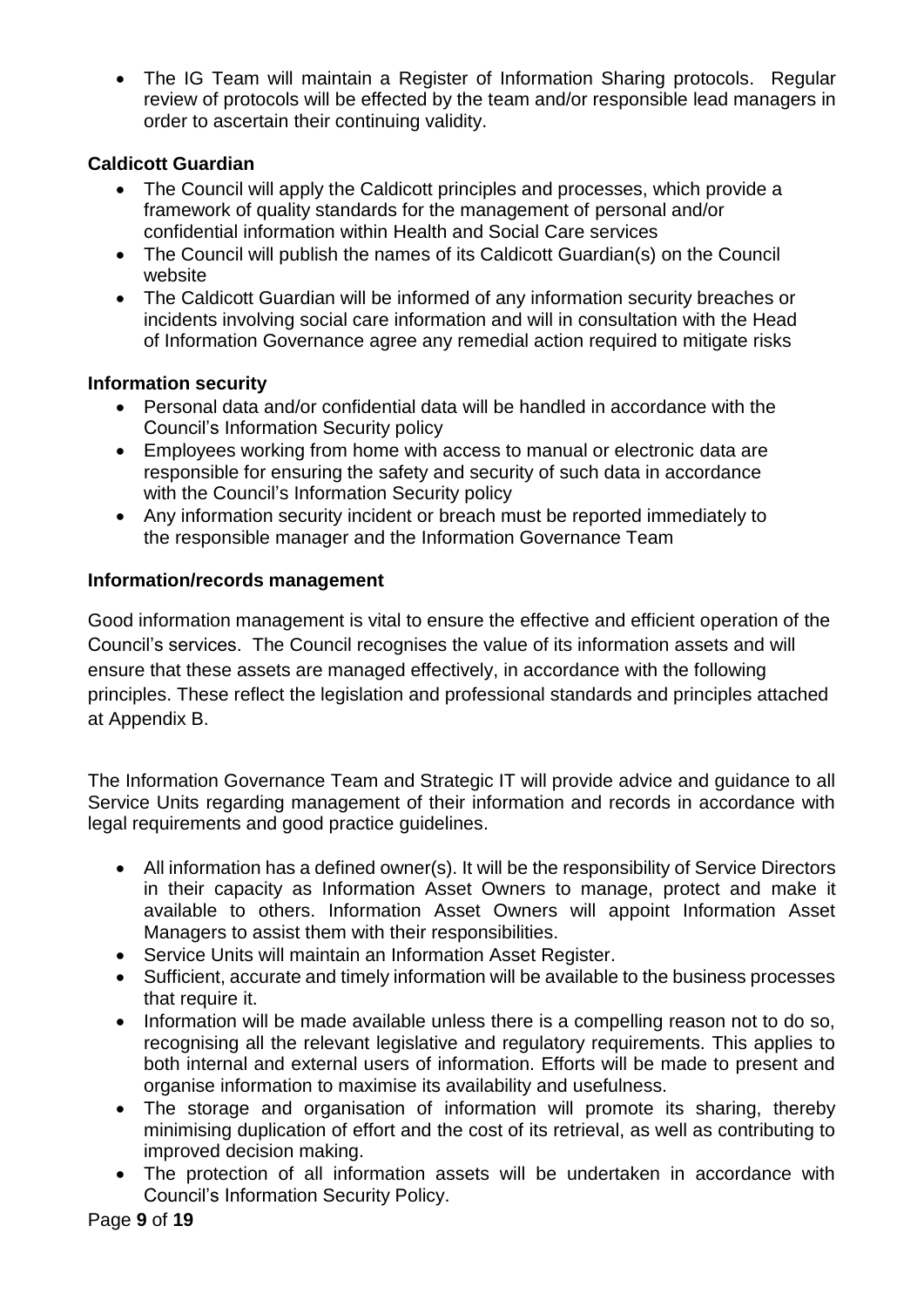- Information Asset Owners will also include information risks within their Annual Governance Statements.
- The management and retention of information will take into account its value to the Council. Information will only be retained in line with statutory legislation and/or as long as there is a business requirement, in accordance with Service Unit Retention & Disposal Schedules.
- Disposal of information of a personal or confidential nature will be carried out securely.
- Information ownership rights will be observed. Information from third party sources will only be used in accordance with the licence or permissions granted. Equally, the intellectual property rights of the Council will be considered in relation to the distribution of its own information assets.

The cost of retaining and managing information will be minimised by the appropriate use of available processes, equipment and technologies.

The Council will manage the flow of data and information to users and processes using IT Business Systems and such overarching/underlying technologies as the Customer Relationship Management system (CRM) and Microsoft Office 365. This will ultimately result in a formal Information Architecture to manage information across the organisation from front-office customer-facing systems to strategic and back-office IT systems

# **Access to records/information**

The Council recognises the need for consistent information to be available in ways that suit users and customers. The Council will ensure that decisions regarding access to records are documented so that they are consistent, and can be explained and referred to.

Service Directors in their capacity as Information Asset Owners will ensure that:

- All staff have access to the records/information they require access to in order to perform their roles and responsibilities
- All staff and managers are aware of the arrangements for requesting and/or permitting access to certain types of information and have attended all the mandatory IG training courses
- Procedures are in place to document decisions concerning access
- Access to records/information is regularly audited

# **Organisation of records/information – electronic and manual records (including email)**

Service Directors in their capacity as Information Asset Owners will ensure that Service Unit information is held in an organised and indexed structure to reflect logical groupings of records and to provide for quick and efficient discovery and retrieval by all relevant officers who are authorised to access the information. They will maintain their Information Asset Register of their information and records. The file/folder structure, within a shared drive or drives or other electronic environment, or within a manual filing system, will define the principal classes of information reflecting the functions of the Service Unit, sub-divided into more detailed sub-classes to represent the business activities and transactions within the relevant function.

The file/folder structure will facilitate the application of access controls and the retention and disposal of information.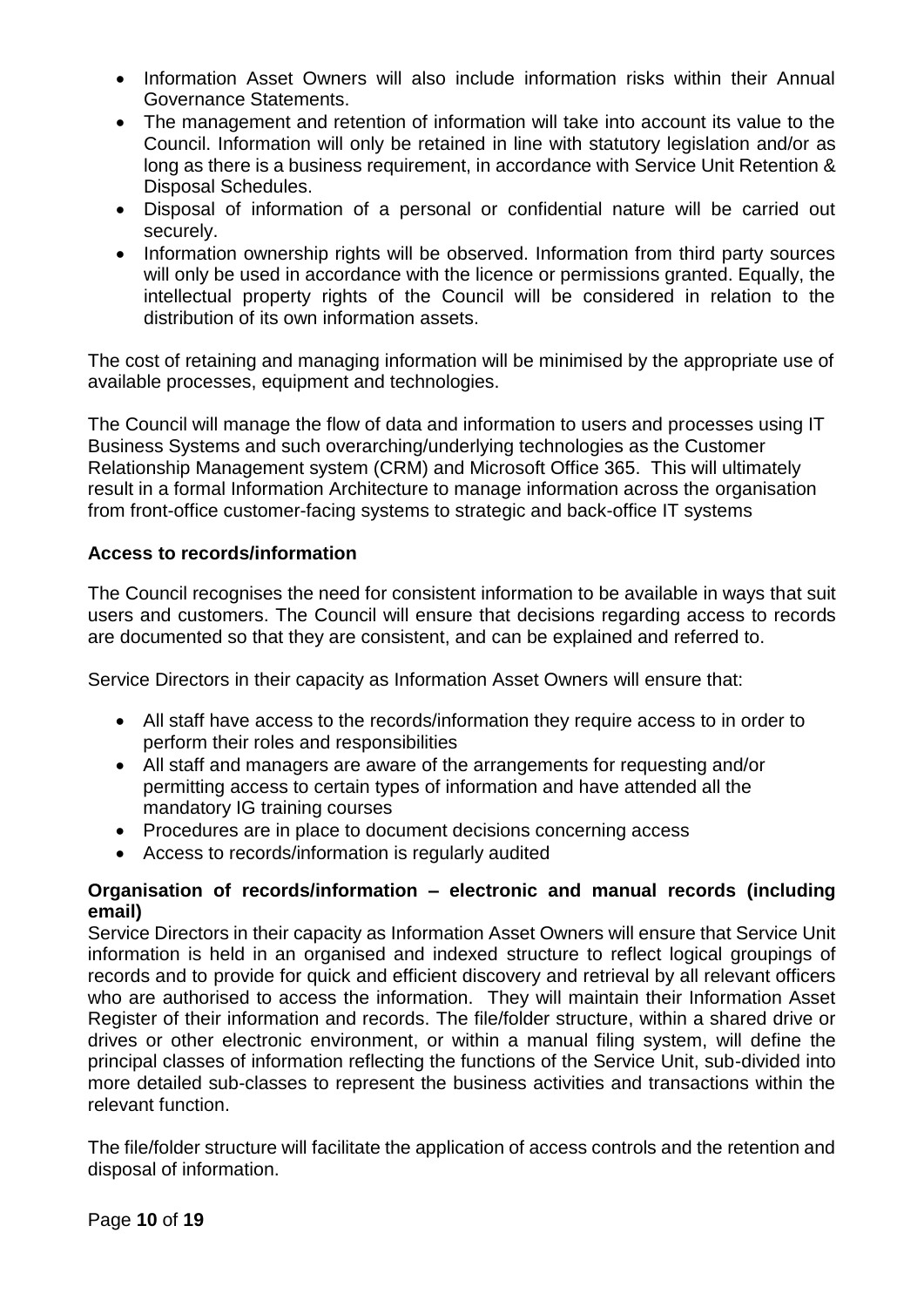Records/information received via the Council's email systems that should form part of the Council's permanent information/record systems will be transferred and saved by staff into Service Units organised and indexed file/folder systems (electronic or manual) or line of business databases, where this functionality exists and it is the appropriate location to store it. Emails should not be permanently stored within Council's email systems. Email systems are for the purposes of communicating information; they do not have the functionality to organise or manage information for the purposes of shared access, discovery, retrieval, further processing or retention and disposal.

In the case of "line of business" application systems (customer/property databases, etc.). the file/folder scheme will incorporate the existing structure of the information. Typically, such information is stored under a unique identifier, either a person (such as a service user) or a physical structure (such as a property). Service Unit electronic systems will be capable of:

- arranging and indexing records in such a way that they can be retrieved quickly and efficiently
- the creation of records with the addition of descriptive tagging (metadata) necessary to document business processes: this should be part of the systems which hold the records
- the secure maintenance of the integrity of electronic records
- the accessibility and use of electronic records for as long as required (which may include their migration and access across systems)
- the application of appropriate disposal procedures, including procedures for archiving; and the ability to cross reference electronic records to their paper counterparts in a mixed environment.
- Creating backups of electronic records to ensure continuity in the event of record loss, damage or destruction
- audit trails, which must be held securely and made available for inspection by authorised personnel.

# **Maintenance of records/information**

Record keeping systems must be maintained so that the movement and location of records are monitored. This includes:

- Controlling access to the information
- Ensuring authenticity, so that records retain their legal integrity
- Identifying vital business records and applying the appropriate protection, including a recovery plan that ensures the restoration of the business function
- Identifying records no longer required for business purposes and where appropriate transferring to designated storage in line with Service Unit Retention and Disposal schedules

# **Retention & disposal of records/information**

Information Asset Owners will ensure that Service Unit retention and disposal schedules are developed, applied, maintained, reviewed and updated in line with legislation and good practice guidelines.

If there is no legal requirement to keep information it will be destroyed as soon as it is no longer required for the business purpose that it was created for, in line with Service Unit Retention and Disposal schedules. Information will not be held for longer than it is relevant to the purpose for which it was obtained.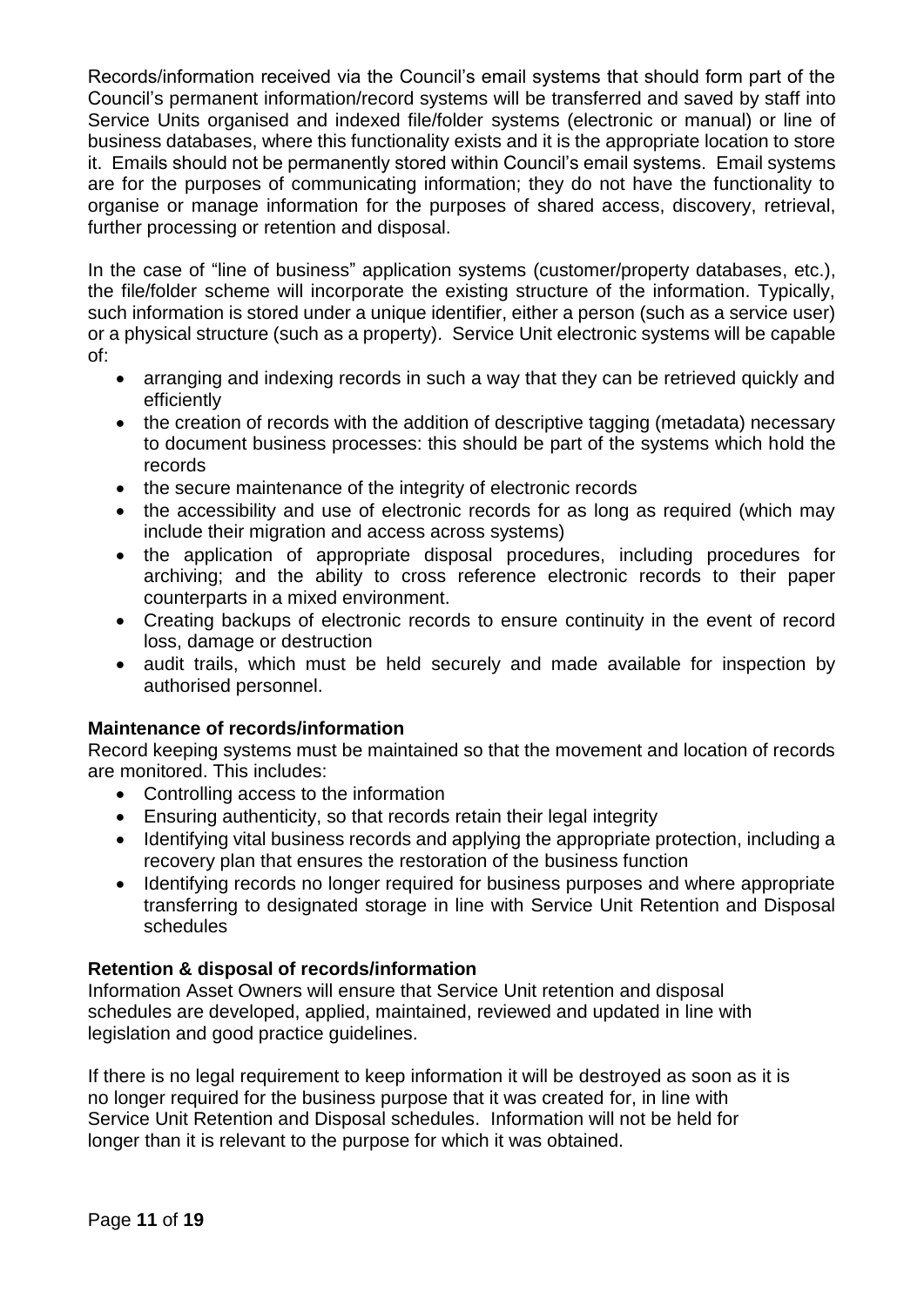# **Data Quality**

- The Council recognises that the quality of the data that it holds is key to delivering effective and efficient services. 'Bad' data imposes a cost to the Council to cleanse, limits opportunities to deliver services, affects the decisions that it makes and impacts on its ability to share information internally and externally.
- Data quality will be considered from the lowest level of entry into the Council, ensuring that quality data is used to support all levels of Council business. Correcting data as close to the point of collection provides the most cost effective method of providing for high quality data to business systems, and to our partners and the public.

# **Complying with the Legislation**

- The Council will have nominated staff (Information Asset Advisors) within all of its Service Units to provide information governance advice and to support the Council's IG framework
- The Information Governance Team will provide more detailed and specific advice to staff, councillors and the Council on all matters relating to information compliance legislation and the wider information governance function
- Basic Freedom of Information and Data Protection/GDPR training is mandatory for all staff and will be provided through e-learning packages maintained by the Information Governance Team and/or face-to-face induction training.
- Freedom of Information and Data Protection/GDPR awareness training sessions will be included in the annual corporate training programme. Bespoke, Service Unit training updates will also be provided in accordance with the IG Team training programme
- The Information Governance Team will notify staff of changes to Freedom of Information and Data Protection legislation, how these changes will affect them, when they will occur and what is required to stay within the law.
- All councillors will undertake councillor training in Freedom of Information and Data Protection legislation and associated Council policies
- The Information Governance Team will ensure the notification fees are paid to Information Commissioner Office
- The Head of Information Governance can refer Service Units that are causing concern in respect of information rights legislation compliance to the Information Governance Board and Audit & Governance Committee
- The HoIG will report on the Council's information governance function to the Audit & Governance Committee at regular intervals
- The IG Team will prepare performance management information reports for Service Directors and Information Asset Advisors no less than quarterly, so that compliance in respect of requests for information under information rights legislation is effectively monitored.
- The Council will investigate any breach of information rights legislation and this policy. Staff will be trained in reporting and managing information security breaches.
- If a breach meets the reporting criteria as set out by the Information Commissioner's Office, the Council will self-report to the Information Commissioner's Office. The Council will implement any actions the Information Commissioner directs it to take as a result of its assessment or investigation.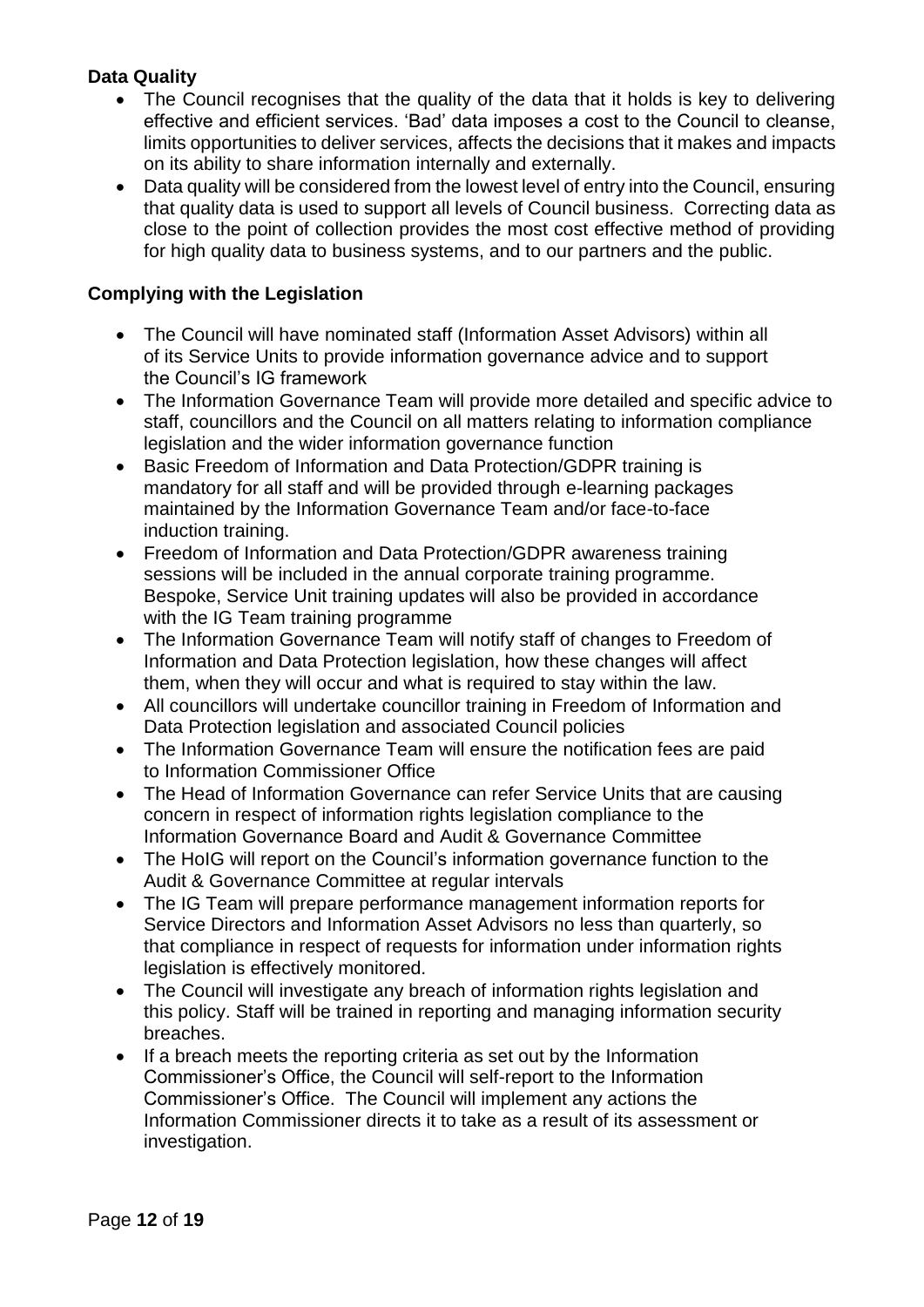• The IG Team will provide advice and support, so that councillors comply with the legal requirement to notify the processing of personal data that they obtain, use and store in their ward capacity, to the Information Commissioner.

# **Complaints**

The Council will use the Council's complaint procedure to acknowledge and resolve any complaints or issues made by external customers.

The Council will respond appropriately to any ICO complaints with regard to the Data Protection Act 2018/GDPR, Freedom of Information Act or related information governance issues.

# **5. How is this policy implemented?**

Through staff procedures, processes and guidance which are published to the IG pages of the Council's intranet service, Service Unit Information Asset Advisors who provide advice and guidance within their Service Units, e-learning packages and the delivery of training and provision of advice by the IG Team.

# **Procedures**

Procedures, guidance and details of IG training services are available on the intranet.

# **Roles and responsibilities**

The **Chief Executive** is legally responsible for compliance with this policy and legally liable in the event of any failure to comply with the policy.

The **Senior Information Risk Owner (SIRO)** is responsible for promoting and encouraging compliance with this policy by all senior managers, as part of managing the Council's information risks

The **Caldicott Guardian** is responsible for promoting and encouraging compliance with this policy within social care areas of service delivery, as part of protecting the confidentiality of service user social care information

**Information Asset Owners (Service Directors)** are responsible for managing, protecting and making information in their ownership available to others.

**Information Asset Advisors** are responsible for promoting and monitoring compliance with this policy and providing information rights and information management advice and guidance to staff within their respective Service Units

**All Managers** are responsible for implementing and enforcing this policy.

**Every Employee** must abide by this policy. Failure to comply with this policy may result in disciplinary action. Anyone contravening the Freedom of Information Act 2000 and/or Data Protection Act 2018 (GDPR) can be held personally liable and face court proceedings for certain offences, which may result in a fine and /or a criminal record.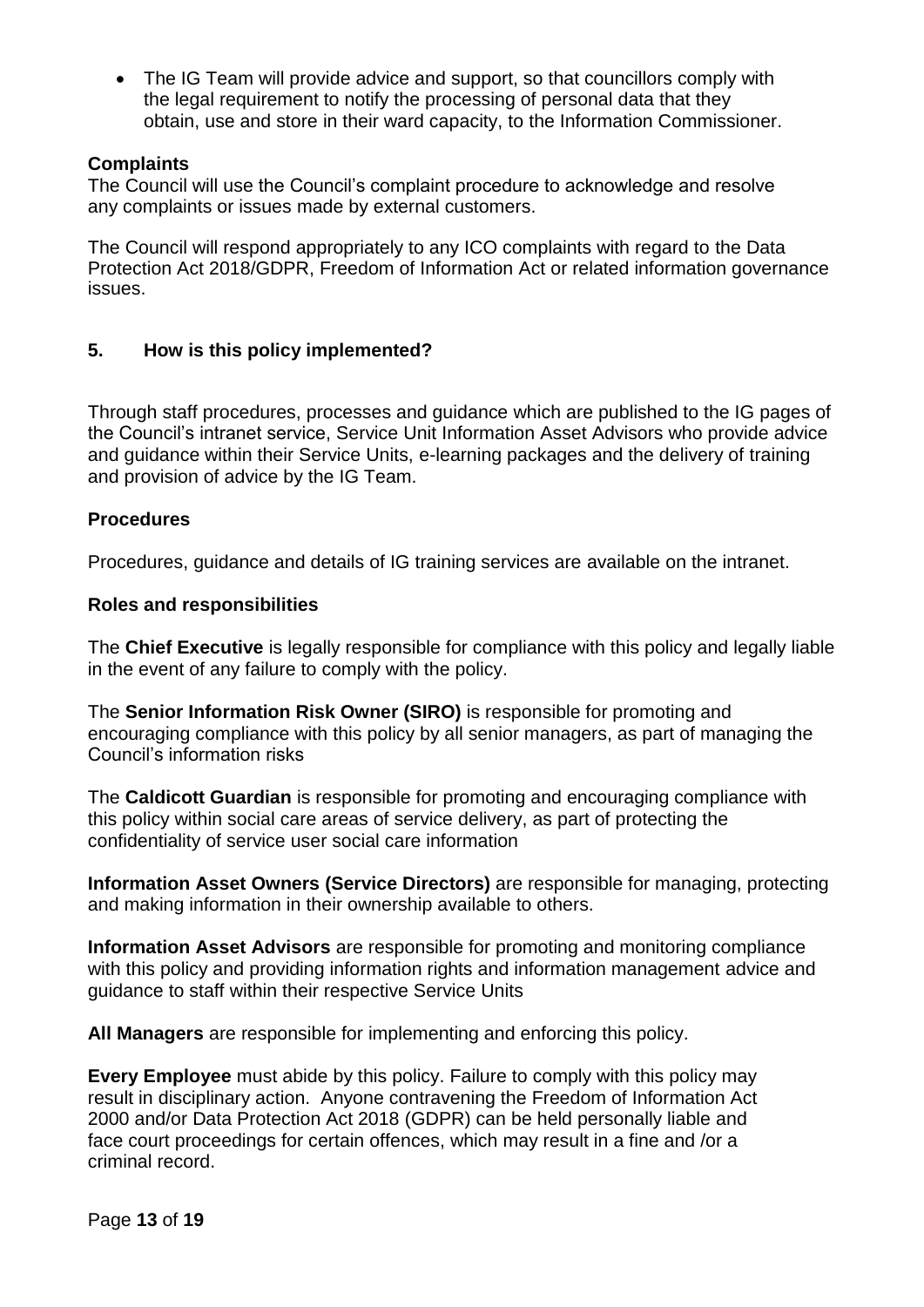**Every Councillor** must abide by this policy. Failure to comply with this policy may represent a breach of the Councillor Code of Conduct and be subject to referral to the Standards Committee. Anyone contravening the Freedom of Information Act 2000 and/or Data Protection Act 2018 (GDPR) can be held personally liable and face court proceedings for certain offences, which may result in a fine and /or a criminal record.

**The Council's Information Governance Team** will provide advice and guidance to all persons to whom this policy applies in respect of compliance with information rights legislation and the wider information governance function, which includes the Data Protection Act 2018 & Freedom of Information Act.

**Suppliers** and **Partners** must agree to abide by this policy as part of their contractual obligations.

# **Enforcement**

Non-compliance with this policy will be enforced by managers and where applicable through the Council's disciplinary policy and procedures.

# **6. Supporting information**

Further information on the legislation and guidance is available from the Information Commissioner's office website [www.ico.gov.uk](http://www.ico.gov.uk/)

| <b>Effective from</b><br>date        | <b>April 2019</b>                                                                                                                                                                                                                                                                                                                                                              |  |  |
|--------------------------------------|--------------------------------------------------------------------------------------------------------------------------------------------------------------------------------------------------------------------------------------------------------------------------------------------------------------------------------------------------------------------------------|--|--|
| <b>Review date</b>                   | April 2021                                                                                                                                                                                                                                                                                                                                                                     |  |  |
| <b>Review frequency</b>              | Two years                                                                                                                                                                                                                                                                                                                                                                      |  |  |
| <b>Policy Owner (job</b><br>title)   | <b>Head of Information Governance</b>                                                                                                                                                                                                                                                                                                                                          |  |  |
| <b>Policy Author (job</b><br>title)  | <b>Principal Information Governance Officer</b>                                                                                                                                                                                                                                                                                                                                |  |  |
| <b>Policy Sponsor</b><br>(job title) | Service Director, Legal & Democratic                                                                                                                                                                                                                                                                                                                                           |  |  |
| <b>Approval bodies</b>               | Information Governance Board, Corporate Management Team<br>(CMT)                                                                                                                                                                                                                                                                                                               |  |  |
| <b>Approval dates</b>                |                                                                                                                                                                                                                                                                                                                                                                                |  |  |
| <b>Related legislation</b>           | Data Protection Act 2018<br>Freedom of Information Act 2000<br>Human Rights Act 1998<br>Regulation of Investigatory Powers Act 2000<br><b>Environmental Information Regulations 2004</b><br>Protection of Freedoms Act 2012<br>Common law Duty of Confidentiality<br>Privacy and Electronic Communications Regulations 2003<br><b>General Data Protection Regulations 2016</b> |  |  |
| <b>Related policies</b>              | <b>Information Security Policy</b>                                                                                                                                                                                                                                                                                                                                             |  |  |
| <b>Version</b>                       | V1.0                                                                                                                                                                                                                                                                                                                                                                           |  |  |

# **Revision history**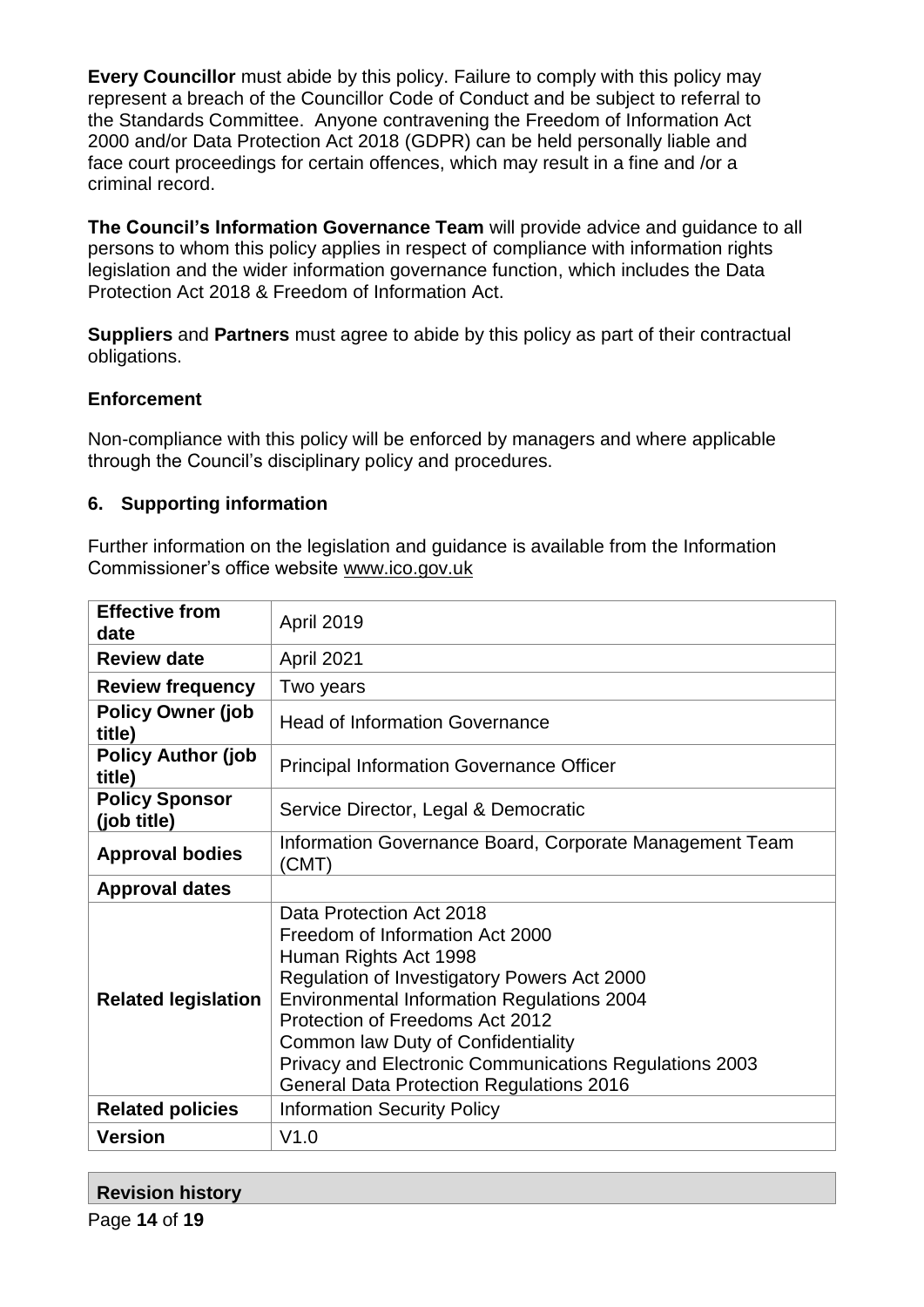| <b>Version</b> | <b>Date</b> | <b>Amendments made</b> | <b>Requested by</b><br>(job title) | Made by (job<br>title) |
|----------------|-------------|------------------------|------------------------------------|------------------------|
|                |             |                        |                                    |                        |
|                |             |                        |                                    |                        |
|                |             |                        |                                    |                        |
|                |             |                        |                                    |                        |

# **Consultees**

| <b>Name</b>                                                      | Organisation | <b>Date consulted</b> |
|------------------------------------------------------------------|--------------|-----------------------|
| <b>Service Directors</b><br>(Information Asset<br>Owners)        | <b>BCP</b>   |                       |
| Corporate Policy &<br><b>Strategy Officer</b>                    | <b>BCP</b>   |                       |
| <b>Information Asset</b><br><b>Advisors</b>                      | <b>BCP</b>   |                       |
| Head of Strategic IT                                             | <b>BCP</b>   |                       |
| Head of Strategic HR                                             | <b>BCP</b>   |                       |
| <b>Senior Information Risk</b><br><b>Owner &amp; Deputy SIRO</b> | <b>BCP</b>   |                       |
| <b>Caldicott Guardian</b>                                        | <b>BCP</b>   |                       |
| <b>Equality &amp; Diversity</b><br>Manager                       | <b>BCP</b>   |                       |
| Head of Audit &<br><b>Management Assurance</b>                   | <b>BCP</b>   |                       |
| <b>Consultation &amp; Market</b><br>Research Manager             | <b>BCP</b>   |                       |

# **Equality Impact Needs Assessment**

**Assessment date**

# **Freedom of Information Act Exemption**

**FOI Exempt**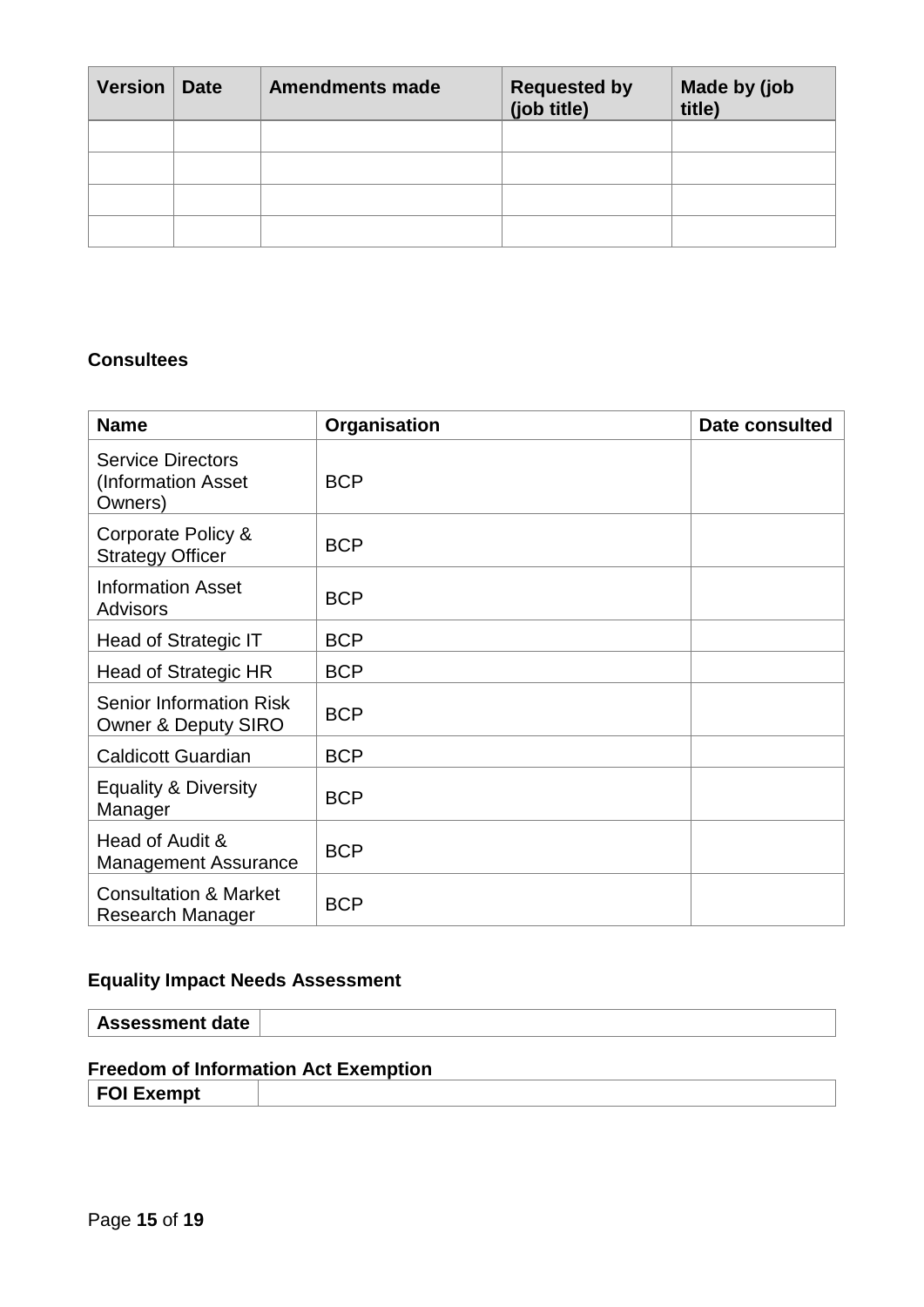# **INFORMATION RIGHTS LEGISLATION**

#### **Human Rights Act 1998 (Article 8)**

Everyone has a right to respect for his private and family life, his home and his **correspondence**

There shall be no interference by a public authority with the exercise of this right except such as in accordance with the law and is necessary in a democratic society in the interests of national security, public safety or the economic well-being of the country, for the prevention of disorder or crime, for the protection of health or morals, or the protection of the rights and freedoms of others (legitimate aims)"

The Article 8 right is a **qualified** right and permits public authority intervention when this is:

- in accordance with law,
- in the pursuit of a legitimate aim,
- necessary in a democratic society

#### **Common law duty of confidentiality**

Information provided in confidence by a third party is protected under the common law duty of confidentiality, subject to the public interest test.

For personal information to have the necessary quality of confidence it:

- Is not in the public domain or readily available from another source
- Has a degree of sensitivity
- Is communicated for a limited purpose and in circumstances where the individual is likely to assume an obligation of confidence, e.g. health practitioner/patient, banker/customer, solicitor/client, social worker/service user, etc.

# **Data Protection Act 2018 (GDPR 2016)**

The Act incorporates the General Data Protection Regulations 2016 and updates the previous Data Protection Act 1998. It governs and regulates how personal information is used. The Act defines six principles, which the Council must adhere to. A breach of any of the principles is a breach of the law.

Personal information/data is information about a living individual, who can be identified from that information.

Special category personal data is defined in the Act as:

- racial or ethnic origin
- political opinion
- religious belief
- union membership
- physical/mental health
- sexual life
- genetic/DNA
- biometric

There are additional requirements placed upon the data controller for the processing of special category personal data.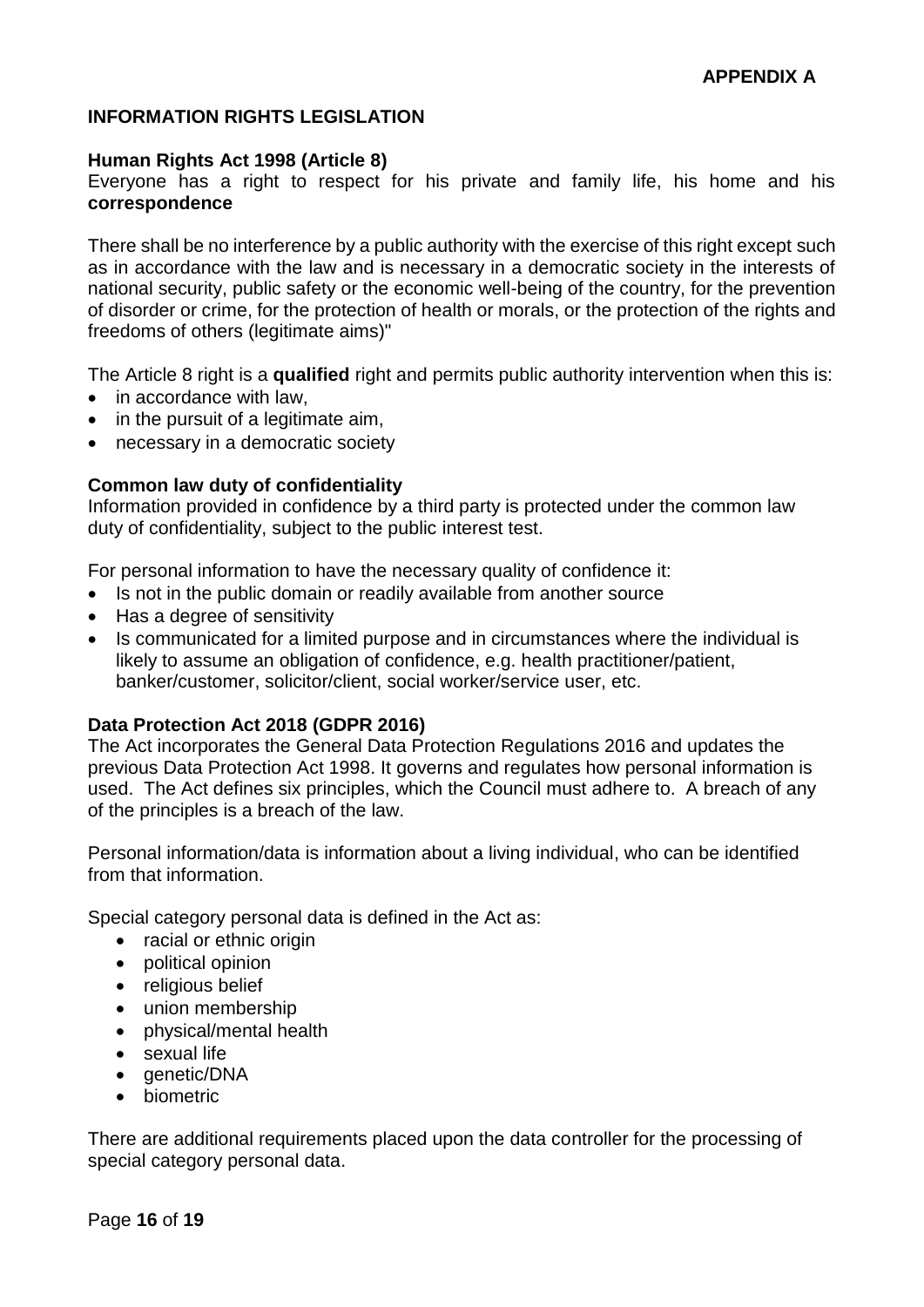A *data subject* is the individual who the personal information is about. A *data controller* is the organisation/company legally accountable for the personal data that it obtains, uses, holds, etc. BCP Council is the Data Controller for the personal data it processes. A *data processor* is an individual or organisation that processes personal information on behalf of a data controller and under the instruction of the data controller.

The Act specifies the lawful conditions for holding and processing criminal offence data in an official capacity or under specific legal authorisation.

# **Privacy & Electronic Communications Regulations 2003 (PECR)**

The Regulations sit alongside the Data Protection Act. They give people more privacy in relation to electronic communications.

There are specific rules on:

- marketing calls, emails, texts and faxes
- cookies (and similar technologies)
- keeping communications services secure
- customer privacy as regards traffic and location data, itemised billing, line identification, and directory listings

# **Protection of Freedoms Act 2012**

The Act enhances individuals' privacy rights in some areas. These include CCTV surveillance and processing biometric data.

#### **Freedom of Information Act 2000 (FOIA) and Environmental Information Regulations 2004 (EIRs)**

The Freedom of Information Act and Environmental Information Regulations give people the right to ask for access to recorded information held by the Council.

Some business information held by the Council will be subject to exemption from disclosure under these Acts.

# **Computer Misuse Act 1990**

The Computer Misuse Act defines a number of criminal offences, relating to hacking, copying of software, introduction of viruses, unauthorised access or modification of computer material and other similar activities. The Act was amended by Part 5 of the Police and Justice Act 2006 to strengthen the legislation around unauthorised access and penalties for helping others to commit computer misuse.

# **Regulation of Investigatory Powers Act 2000 (RIPA)**

RIPA 2000, and The Telecommunications (Lawful Business Practice) Regulations 2000, provides a framework for monitoring activity, data and persons to assist in the detection and prevention of crime in relation to the Council's work. Interception of data or communications must be relevant, necessary and proportionate

# **Copyright, Designs and Patent Act 1988**

This legislation gives the creators of materials and information rights to control the ways in which their materials may be used.

The legislation places restrictions on the copying and use of copyright material including computer software, publications and images and as such unauthorised copies of information, documentation or software may not be made.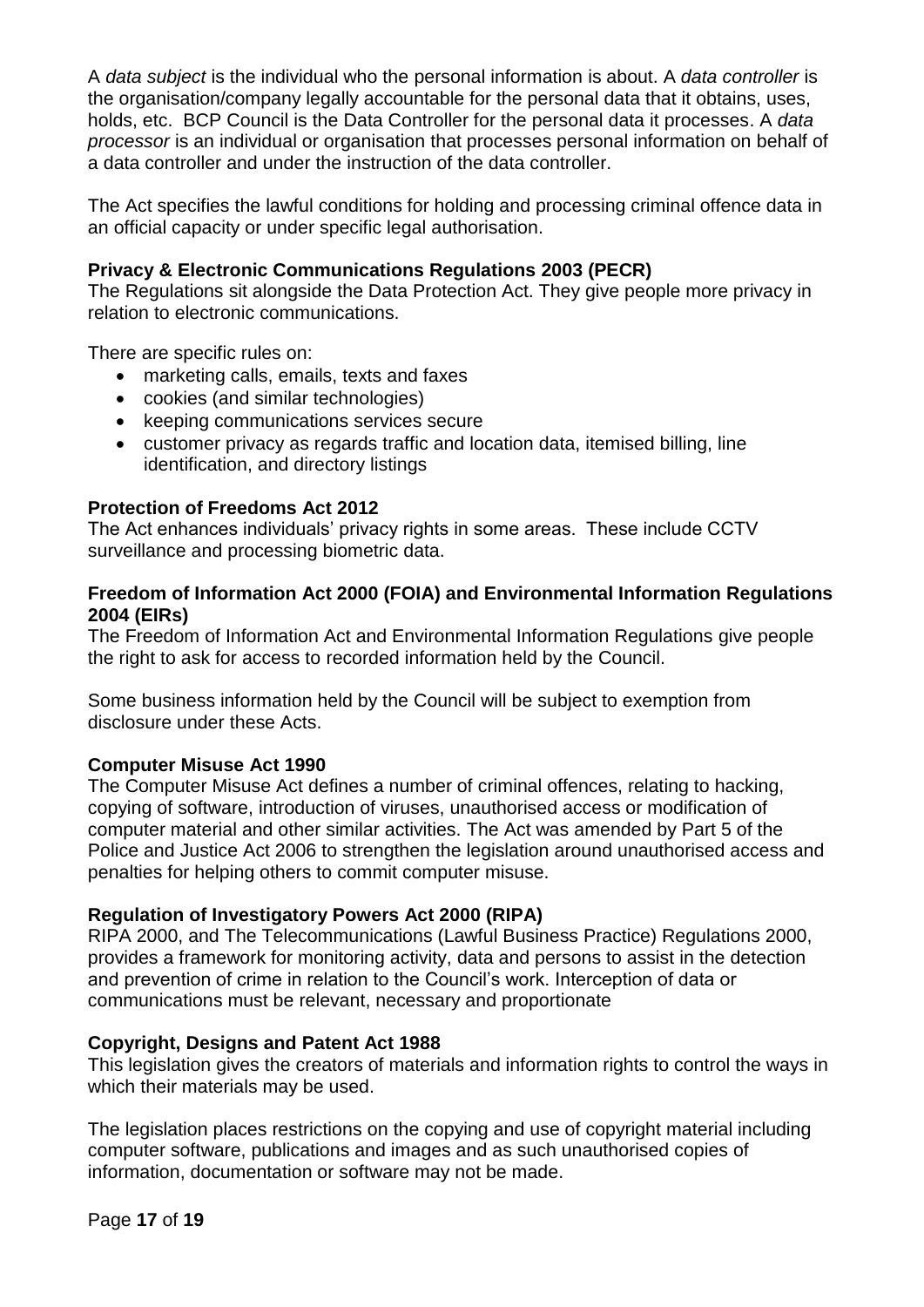# **RECORDS MANAGEMENT – LEGISLATION & STANDARDS**

#### **Local Government Act 1972**

.

Section 224 of the Act requires local authorities to make proper arrangements in respect of the records they create.

#### **Public Records Acts of 1958 and 1967**

All public bodies have a statutory obligation to keep records in accordance with the Public Records Act. This places the responsibility on government departments and other organisations within the scope of the Act for making arrangements for selecting those of their records, which ought to be permanently preserved, and for keeping them in proper conditions. Parts of this Act have been superseded, partly by the FOIA 2000.

# **Limitation Act 1980**

Has particular relevance to applying appropriate retention periods. For example, with regard to financial records, the Act "provides that an action to recover any sum recoverable by any enactment shall not be brought after the expiration of six years from the date on which the cause of the action accrued".

#### **Health and Safety at Work Act 1974**

Influences how long records relating to Health and Safety incidents should be retained.

#### **International standard for records management: ISO 15489.**

Aims to ensure that appropriate attention and protection is given to all records, and that the evidence and information they contain can be retrieved more efficiently and effectively, using standard practices and procedures.

#### **Code of practice for information security management: ISO 17799**

ISO 17799 describes a structured set of control objectives, the implementation of which is guided by an assessment of information security risks. It also proposes a governance framework for the management and implementation of information security.

#### **Information Security Management System requirements: ISO 27001**

This is complementary to ISO 17799 and defines the requirements for an Information Security Management System (ISMS). This, effectively, describes the process for creating an ISMS, implementing and managing the governance and controls described in ISO 17799.

#### **Code of practice for Legal Admissibility: BIP 0008**

Provides a framework and code of good practice for the implementation and operation of information storage systems, whether or not any information held therein is ever required as evidence in event of a dispute.

#### **e-Government Interoperability Framework: e-GIF**

e-GIF defines the technical policies and specifications governing information flows across government and the public sector. They cover interconnectivity, data integration, eservices access and content management.

#### **e-Government Metadata Standard: e-GMS**